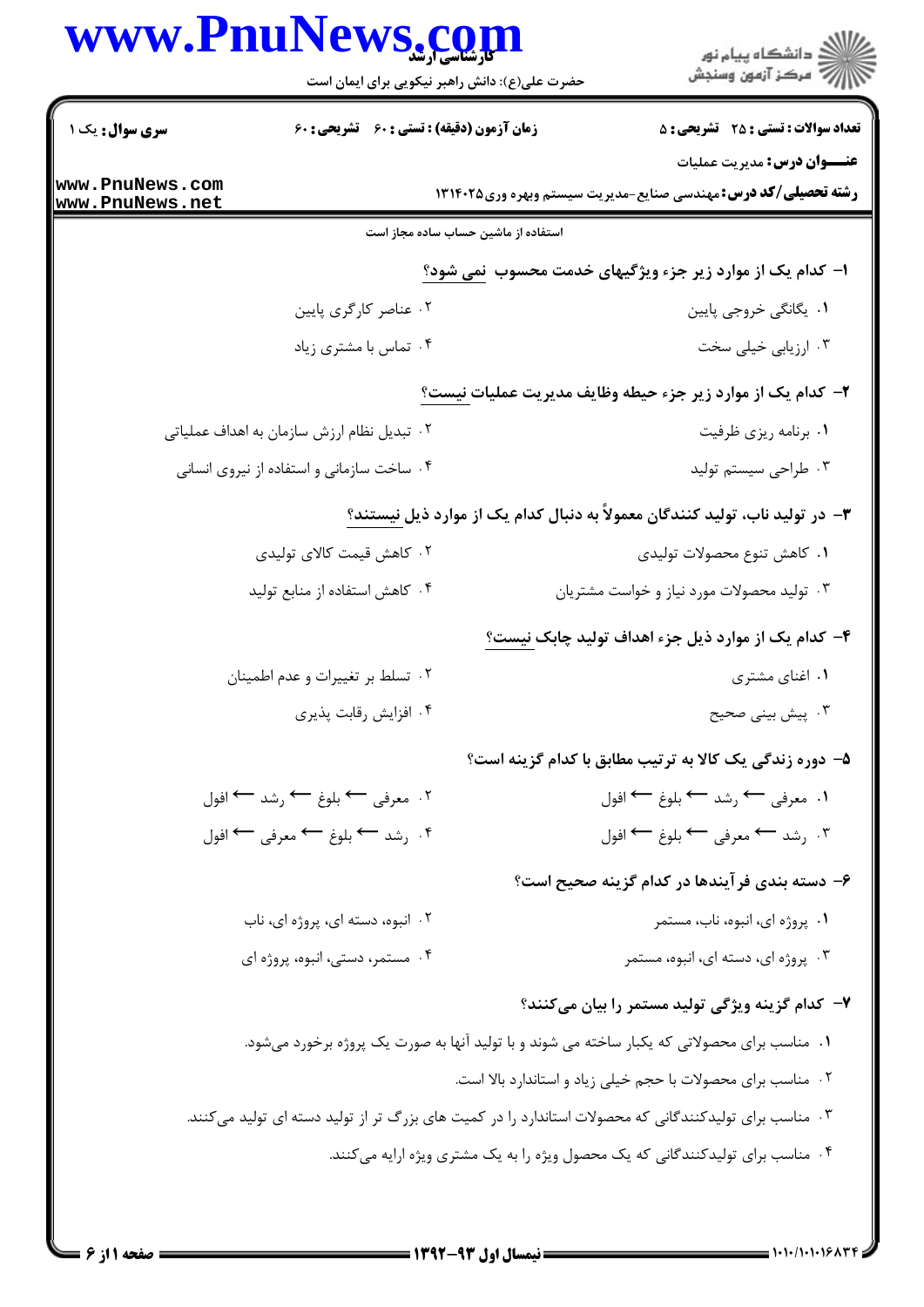

 $140 \cdots$  $90...$  $5Y\Delta$ . T  $fV\Delta$ .  $\theta$ 

11- میزان فروش یک شرکت طی ۵ ماه به قرار زیر است. با استفاده از روش میانگین گیری متحرک، فروش شرکت در ماه هفتم چقدر است اگر دوره پیش بینی را فصلی (سه ماهه) در نظر بگیرید.

|            | سال  |         |                        |    |    | ۵  |      |                   |
|------------|------|---------|------------------------|----|----|----|------|-------------------|
|            | فروش |         |                        | ۱٠ | ۱٠ | ۱۳ |      |                   |
| 19.5       |      | 11.57.7 |                        |    |    |    | 11.7 | 9.5.1             |
| صفحه 12ز 6 |      |         | = نیمسال اول ۹۳-۱۳۹۲ = |    |    |    |      | $1 - 1 - 11 - 19$ |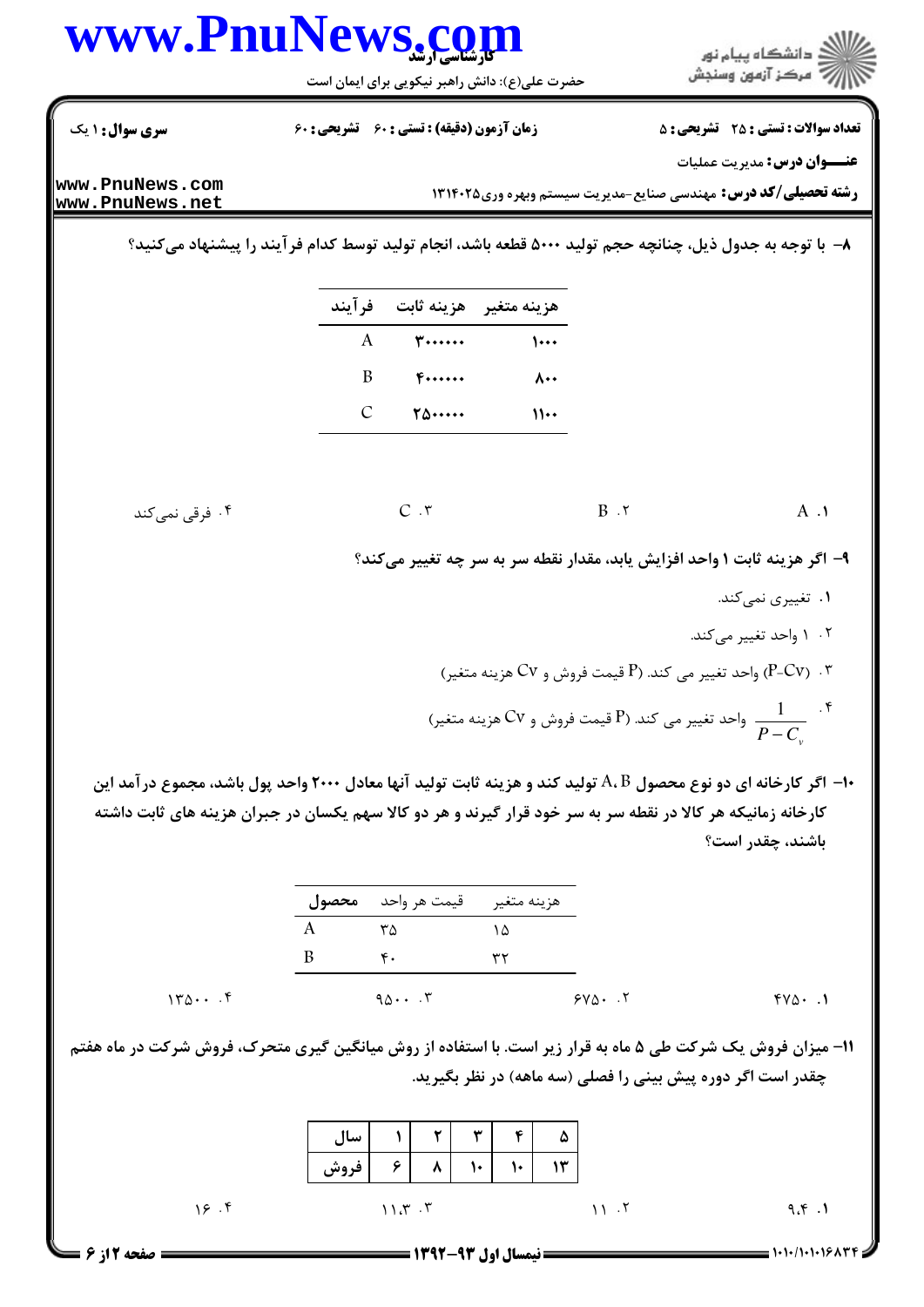|                                    | www.PnuNews <u>.co</u> m<br>حضرت علی(ع): دانش راهبر نیکویی برای ایمان است                                                                                                                                                     |                                                                      |                      |                      |                                                                                                             |                      |                         | دانشگاه پيام نور $\le$<br>رِ آھرڪز آزمون وسنڊش                                                            |
|------------------------------------|-------------------------------------------------------------------------------------------------------------------------------------------------------------------------------------------------------------------------------|----------------------------------------------------------------------|----------------------|----------------------|-------------------------------------------------------------------------------------------------------------|----------------------|-------------------------|-----------------------------------------------------------------------------------------------------------|
| سری سوال: ۱ یک                     | <b>زمان آزمون (دقیقه) : تستی : 60 ٪ تشریحی : 60</b>                                                                                                                                                                           |                                                                      |                      |                      | <b>تعداد سوالات : تستی : 25 گشریحی : 5</b>                                                                  |                      |                         |                                                                                                           |
| www.PnuNews.com<br>www.PnuNews.net |                                                                                                                                                                                                                               |                                                                      |                      |                      | <b>عنـــوان درس:</b> مدیریت عملیات<br><b>رشته تحصیلی/کد درس:</b> مهندسی صنایع-مدیریت سیستم وبهره وری۱۳۱۴۰۲۵ |                      |                         |                                                                                                           |
|                                    | ۱۲– اگر پیش بینی تقاضای محصولی برای سال آینده ۴۰۰۰ قطعه بوده و شاخص فصلی فصل بهار ۰،۸۱۱ باشد، پیش بینی تقاضای                                                                                                                 |                                                                      |                      |                      |                                                                                                             |                      |                         | فصل بهار سال آینده چه میزان است؟                                                                          |
| YYYY.                              | $\lambda$ $\lambda$ $\lambda$ $\lambda$ $\mu$                                                                                                                                                                                 |                                                                      | F2T                  |                      |                                                                                                             |                      |                         | 1577.1                                                                                                    |
|                                    |                                                                                                                                                                                                                               |                                                                      |                      |                      |                                                                                                             |                      |                         | ۱۳- افق برنامه ریزی میان مدت در چه بازه زمانی می تواند تغییر کند؟                                         |
| ۰۴ تا ۵ سال                        | ۰۳ بیشتر از ۲ سال                                                                                                                                                                                                             |                                                                      |                      | ۰۲ تا ۲۴ ماه         |                                                                                                             |                      |                         | ۰۱ کمتر از ۱ ماه                                                                                          |
|                                    | ۱۴- یک خط دوخت لباس زنانه در هر صبح تعدادی کار را که مستلزم دو مرحله برش و دوخت است دریافت می نماید. اطلاعات<br>مورد نیاز برای یک روز معین در جدول زیر درج شده است. توالی بهینه برای اتمام کار جهت رسیدن به کمترین زمان انجام |                                                                      |                      |                      |                                                                                                             |                      |                         | کارها روی هر دو ایستگاه کدام است؟                                                                         |
|                                    |                                                                                                                                                                                                                               |                                                                      |                      |                      |                                                                                                             |                      | زمان عمليات كار (دقيقه) |                                                                                                           |
|                                    |                                                                                                                                                                                                                               | $\mathbf{r}$<br>$\mathfrak{r}$<br>$\mathsf{r}$<br>۶<br>$\Delta$<br>۵ |                      |                      |                                                                                                             |                      | ایستگاه کار             |                                                                                                           |
|                                    |                                                                                                                                                                                                                               | ۴۵<br>٧٠                                                             | ۳۵<br>$\mathbf{r}$ . | $\mathsf{r}$ .<br>۲۵ | ۶۰<br>$\mathfrak{r}$ .                                                                                      | $\mathbf{r}$ .<br>١۵ | ٣٠<br>۴۵                | برش<br>دوخت                                                                                               |
|                                    | $\gamma \rightarrow \gamma \rightarrow \gamma \rightarrow \gamma \rightarrow \gamma \rightarrow \gamma$ . T                                                                                                                   |                                                                      |                      |                      |                                                                                                             |                      |                         | $\gamma \rightarrow \gamma \rightarrow \gamma \rightarrow \gamma \rightarrow \gamma \rightarrow \gamma$ . |
|                                    | $\varphi \longrightarrow \gamma \longrightarrow \varphi \longrightarrow \gamma \longrightarrow \gamma \longrightarrow \gamma$ .                                                                                               |                                                                      |                      |                      |                                                                                                             |                      |                         | $\gamma \rightarrow \gamma \rightarrow \gamma \rightarrow \gamma \rightarrow \gamma \rightarrow \gamma$ . |
|                                    | ۱۵– اگر در تعیین مقدار اقتصادی سفارش کمبود مجاز نباشد، کدام گزینه صحیح <u>نیست؟</u>                                                                                                                                           |                                                                      |                      |                      |                                                                                                             |                      |                         | ۰۱ افزایش هزینه سفارش دهی، مقدار اقتصادی سفارش را افزایش می دهد.                                          |
|                                    |                                                                                                                                                                                                                               |                                                                      |                      |                      |                                                                                                             |                      |                         | ۰۲ افزایش هزینه نگهداری، مقدار اقتصادی سفارش را افزایش می دهد.                                            |
|                                    |                                                                                                                                                                                                                               |                                                                      |                      |                      |                                                                                                             |                      |                         | ۰۳ افزایش هزینه سفارش دهی، مقدار هزینه کل را افزایش می دهد.                                               |
|                                    |                                                                                                                                                                                                                               |                                                                      |                      |                      |                                                                                                             |                      |                         | ۰۴ افزایش هزینه نگهداری، مقدار هزینه کل را افزایش می دهد.                                                 |
|                                    | ۱۶– اگر میزان سفارش کالایی ۲۰ درصد بیش از مقدار اقتصادی سفارش باشد در حالتیکه کمبود مجاز نیست، در اینصورت کل                                                                                                                  |                                                                      |                      |                      |                                                                                                             |                      |                         | هزینه موجودی، تقریباً چند درصد افزایش مییابد؟                                                             |
| ۰۴ تغییری نمی کند                  | 7.5.7                                                                                                                                                                                                                         | $7.1 \cdot 7.7$                                                      |                      |                      |                                                                                                             |                      |                         | $7.5$ .1                                                                                                  |
|                                    | ۱۷– اگر تقاضای سالیانه محصولی برابر ۸۰۰۰ واحد بوده و مقدار اقتصادی سفارش برابر ۲۰۰ واحد کالا باشد، مدت زمان سفارش                                                                                                             |                                                                      |                      |                      |                                                                                                             |                      |                         | دهی با احتساب ۳۶۰ روز کاری برای هر سال تقریباً چگونه است؟                                                 |
|                                    |                                                                                                                                                                                                                               |                                                                      |                      |                      |                                                                                                             |                      |                         |                                                                                                           |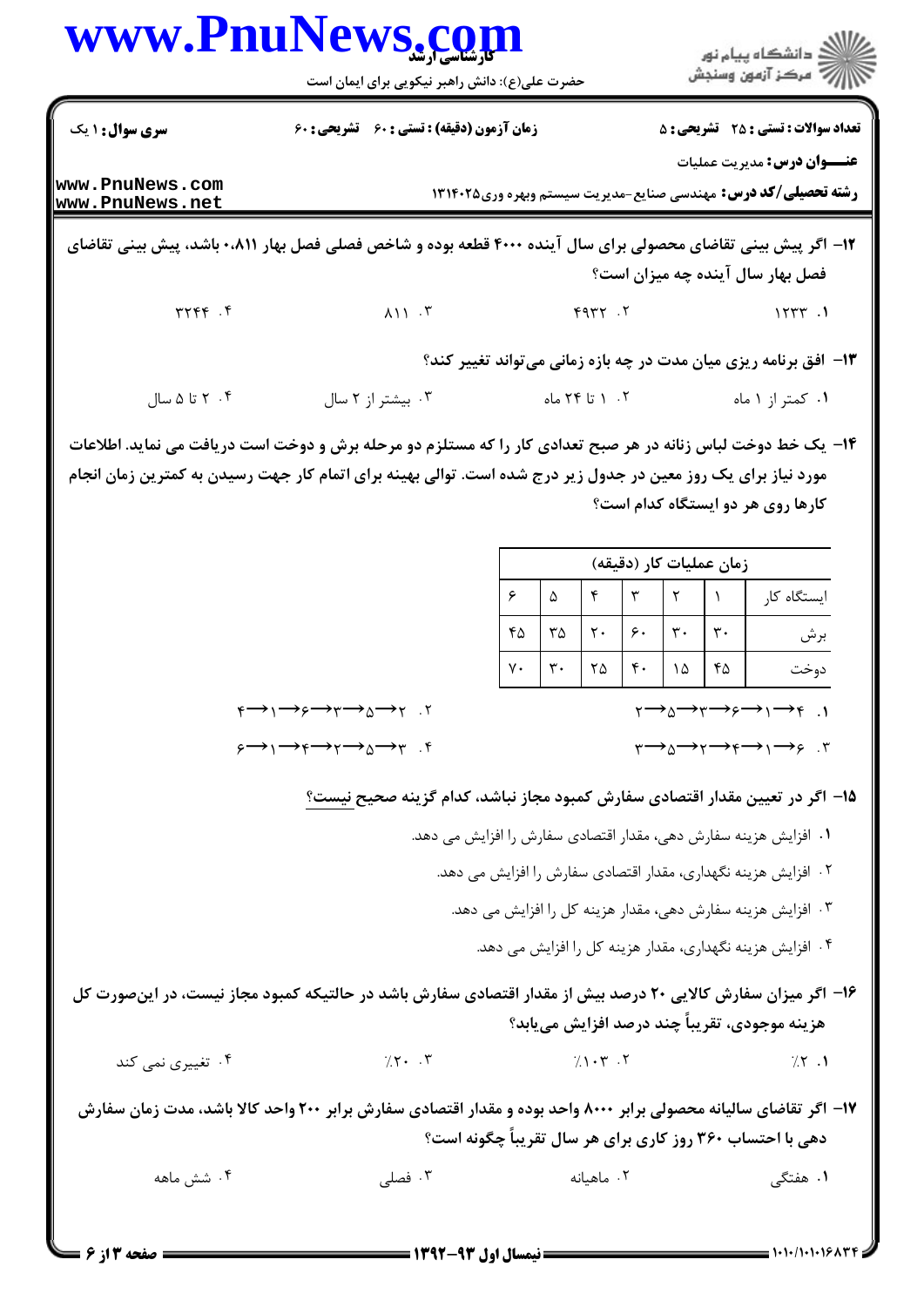|                                               | حضرت علی(ع): دانش راهبر نیکویی برای ایمان است                                                                     |      |                 |                | ڪ دانشڪاه پيام نور<br>۾ مرڪز آزمون وسنڊش                                                                                   |
|-----------------------------------------------|-------------------------------------------------------------------------------------------------------------------|------|-----------------|----------------|----------------------------------------------------------------------------------------------------------------------------|
| <b>سری سوال :</b> ۱ یک                        | زمان آزمون (دقیقه) : تستی : 60 تشریحی : 60                                                                        |      |                 |                | <b>تعداد سوالات : تستی : 25 گشریحی : 5</b>                                                                                 |
| www.PnuNews.com<br>www.PnuNews.net            |                                                                                                                   |      |                 |                | <b>عنـــوان درس:</b> مدیریت عملیات<br><b>رشته تحصیلی/کد درس:</b> مهندسی صنایع-مدیریت سیستم وبهره وری13146 13               |
|                                               | ۱۸– تقاضای سالیانه محصولی ۴۰۰ واحد در سال، هزینه هر بار سفارش ۴۰ واحد پول، هزینه نگهداری هر واحد کالا در هر واحد  |      |                 |                |                                                                                                                            |
|                                               | زمان ۴ واحد پول و هزینه کمبود هر واحد کالا در هر واحد زمان ۲۰ واحد پول می باشد. اگر کمبود مجاز باشد، مقدار        |      |                 |                |                                                                                                                            |
|                                               |                                                                                                                   |      |                 |                | تقریبی مقدار اقتصادی سفارش چند است؟                                                                                        |
| $\mathcal{N}\cdot\mathcal{V}$ . $\mathcal{F}$ | $\lambda$ q $\beta$ , $\Upsilon$                                                                                  |      |                 | $9\Lambda$ . T | $\Lambda \Upsilon$ .                                                                                                       |
|                                               |                                                                                                                   |      |                 |                | ۱۹- کدام یک از موارد ذیل مغایر با خروجی های MRP است؟                                                                       |
| ۰۴ برنامه ریزی مجدد                           | ۰۳ ساختار محصول                                                                                                   |      | ۰۲ سفارشات خرید |                | ۰۱ سفارشات کاری                                                                                                            |
|                                               |                                                                                                                   |      |                 |                | <b>۲۰</b> - کدام یک از موارد زیر جزء ورودی های اصلی CRP نیست؟                                                              |
|                                               | ۰۲ الگوی بار برای هر یک از مراکز                                                                                  |      |                 |                | ۰۱ پرونده شناسایی                                                                                                          |
|                                               | ۰۴ پرونده سفارش های باز                                                                                           |      |                 |                | ۰۳ صدور سفارش های برنامه ریزی شده                                                                                          |
|                                               | ـ T1− در خط تولید قطعه A، اگر زمان فر آیند روی هر محصول ۰،۲ دقیقه، زمان صف ۱،۵ دقیقه و زمان حمل و نقل ۲،۵ دقیقه و |      |                 |                |                                                                                                                            |
|                                               | زمان آماده سازی ۵ دقیقه باشد، برای تولید ۱۰۰ قطعه از نوع A چند دقیقه زمان لازم است؟                               |      |                 |                |                                                                                                                            |
| Y9.5                                          | $1$ Y Y $\Delta$ $\cdot$ $\tilde{r}$                                                                              |      | $YY\Delta$ .    |                | 97.1                                                                                                                       |
|                                               |                                                                                                                   |      |                 |                | ٢٢- مراحل تكامل مديريت زنجيره تأمين به ترتيب مطابق با كدام گزينه است؟                                                      |
|                                               |                                                                                                                   |      |                 |                | $\text{JIT\&} \ \text{Lean} \leftarrow \text{MRP} \ \text{II} \leftarrow \text{SCM} \leftarrow \text{I}$ ا. توليد انبوه -- |
|                                               |                                                                                                                   |      |                 |                | $\text{SCM} \leftarrow \text{UT\&}$ Lean ← MRP II                                                                          |
|                                               |                                                                                                                   |      |                 |                | $\text{SCM} \leftarrow \text{JIT\&}$ Lean $\leftarrow \text{MRP II} \leftarrow \text{SL}^*$ توليد انبوه $\text{N}$         |
|                                               |                                                                                                                   |      |                 |                | نوليد انبوه → MRPII ← JIT& Lean ← SCM گ توليد انبوه →                                                                      |
|                                               | ۲۳– اطلاعات زیر توسط مشاور مدیریت برای انتخاب محل جدید کارخانه در مورد عوامل عینی موثر در انتخاب ارائه شده است.   |      |                 |                |                                                                                                                            |
|                                               |                                                                                                                   |      |                 |                | معیار عامل عینی برای مکان $\mathrm{B}$ طبق روش براون – جیبسون چند است؟                                                     |
|                                               | متفرقه ماليات توزيع نيروىكار محصول                                                                                |      |                 |                |                                                                                                                            |
|                                               | 3.62<br>$\mathsf{A}$                                                                                              | 2.08 | 0.25            | 4              |                                                                                                                            |
|                                               | 3.40<br>B                                                                                                         | 2.75 | 0.30            | 4              |                                                                                                                            |
|                                               | $\mathsf{C}$<br>3.75                                                                                              | 2.90 | 0.40            | 4              |                                                                                                                            |
|                                               |                                                                                                                   |      |                 |                |                                                                                                                            |

۱۰۱۰/۱۰۱۰۱۶۸

صفحه ۱۴ز ۶ :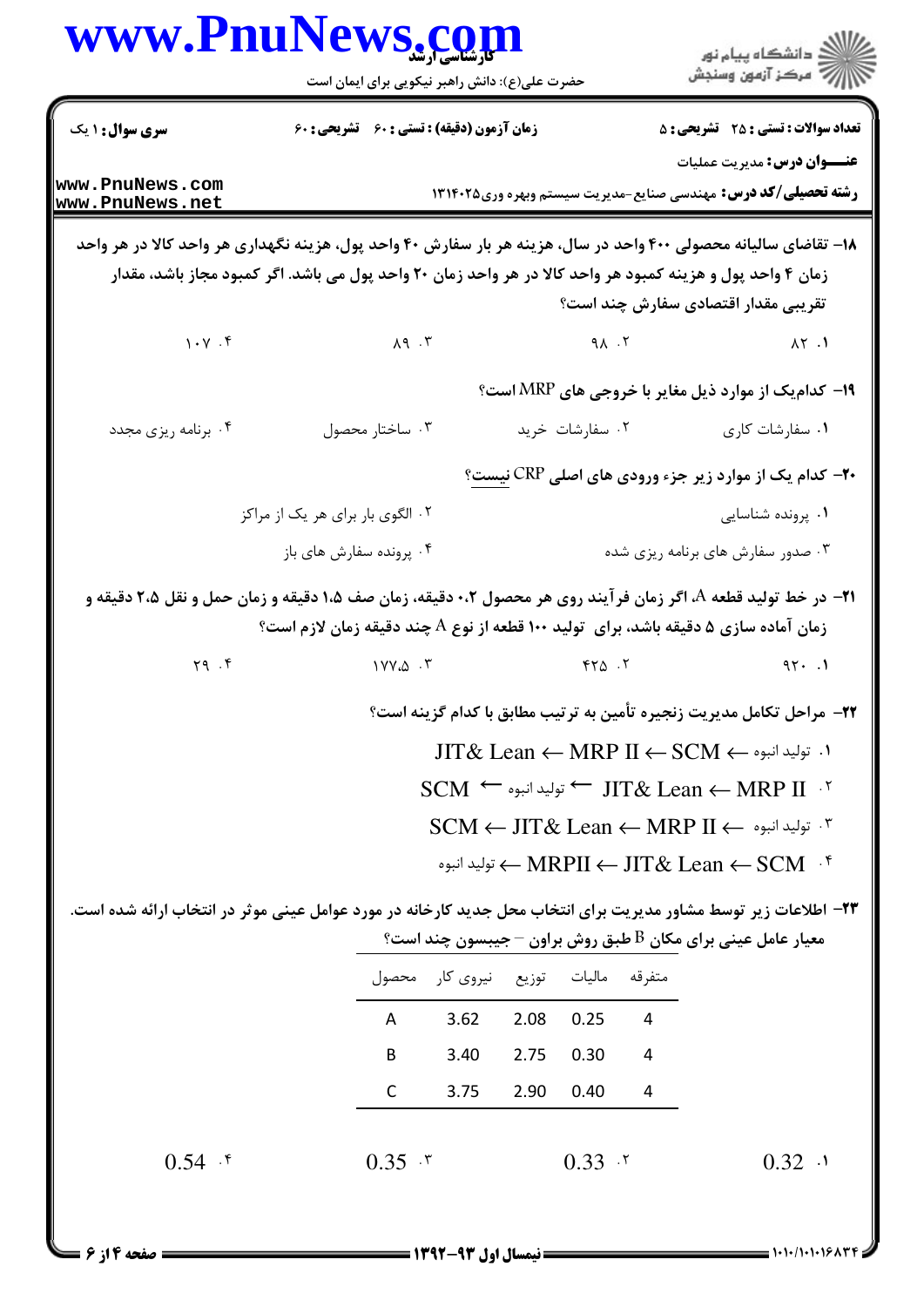|                                    | WWW.Pnunews.com<br>حضرت علی(ع): دانش راهبر نیکویی برای ایمان است                                                                                                                                                                                                                                                                                                                                                                                                                            | ڪ دانشڪاه پيا <sub>م</sub> نور<br>ر <i>7</i> مرڪز آزمون وسنڊش                                                                                                                                           |
|------------------------------------|---------------------------------------------------------------------------------------------------------------------------------------------------------------------------------------------------------------------------------------------------------------------------------------------------------------------------------------------------------------------------------------------------------------------------------------------------------------------------------------------|---------------------------------------------------------------------------------------------------------------------------------------------------------------------------------------------------------|
| <b>سری سوال :</b> ۱ یک             | زمان آزمون (دقیقه) : تستی : 60 ٪ تشریحی : 60                                                                                                                                                                                                                                                                                                                                                                                                                                                | <b>تعداد سوالات : تستی : 25 - تشریحی : 5</b>                                                                                                                                                            |
| www.PnuNews.com<br>www.PnuNews.net |                                                                                                                                                                                                                                                                                                                                                                                                                                                                                             | <b>عنـــوان درس:</b> مدیریت عملیات<br><b>رشته تحصیلی/کد درس:</b> مهندسی صنایع-مدیریت سیستم وبهره وری131461 13                                                                                           |
|                                    | $\cdot\text{B}$ در صورتیکه درجه بندی بر حسب عوامل عینی برای چهار محل $\text{A, B, C, D}$ به صورت $0.4$ برای $\cdot\text{A}$ برای $\text{F}$<br>برای $\rm C$ و $\rm 0.1$ برای $\rm D$ باشد و درجه بندی بر حسب عوامل ذهنی برای این چهار محل به صورت $\rm 0.1$ برای $\rm 0.2$<br>برای $0.3\cdot\rm{B}$ برای $^{0}$ و $^{0}$ ل برای $^{0}$ باشد و مدیریت بخواهد وزن عوامل عینی را $4\,$ برابر وزن عوامل ذهنی در $0.2, {\rm A}$<br>نظر بگیرد، به کمک روش براون- جیبسون کدام محل انتخاب خواهد شد؟ |                                                                                                                                                                                                         |
| $D \cdot f$                        | C.7<br>$B \cdot 7$                                                                                                                                                                                                                                                                                                                                                                                                                                                                          | $A \cdot Y$                                                                                                                                                                                             |
|                                    |                                                                                                                                                                                                                                                                                                                                                                                                                                                                                             | ۲۵– کدام گزینه در مورد شبکه هاپفیلد صحیح نیست؟<br>۰۱ شبکه هاپفیلد دارای بازخور نیست.<br>۰۲ در شبکه هاپفیلد نرون ها در یک لایه به هم مربوط میشوند.<br>۰۳ شبکه هاپفیلد از ورودی های دودویی استفاده میکند. |
|                                    | سوالات تشريحي                                                                                                                                                                                                                                                                                                                                                                                                                                                                               | ۰۴ شبکه هاپفیلد در بازشناسی تصاویر قوی عمل نمیکند.                                                                                                                                                      |
| ۰،۷۸ نمره                          | ا– طراحی همزمان را تعریف نموده و ۲ مورد از مزایا و ۲ مورد از معایب آنرا بیان کنید؟                                                                                                                                                                                                                                                                                                                                                                                                          |                                                                                                                                                                                                         |
| ۰،۷۸ نمره                          |                                                                                                                                                                                                                                                                                                                                                                                                                                                                                             | ۲- توسعه افقی و عمودی شغل را به اختصار توضیح دهید.                                                                                                                                                      |
| ۱،۵۶ نمره                          | ۳- تعداد درب های ضد سرقت ساخته شده توسط یک کارگاه به صورت زیر است:<br>تقاضا<br>سال<br>290<br>1<br>297<br>2<br>3<br>365<br>384<br>$\overline{4}$<br>5<br>393                                                                                                                                                                                                                                                                                                                                 |                                                                                                                                                                                                         |
|                                    | الف) معادله خط روند حداقل مجذورات را با درنظر گرفتن سال سوم به عنوان سال پایه بیابید.<br>ب) با استفاده از خط رگرسیون به دست آمده، میزان تقاضای سال ششم و سال هفتم را پیش بینی کنید.                                                                                                                                                                                                                                                                                                         |                                                                                                                                                                                                         |
| 1،۵۶ نمره                          | ۴- به کمک رابطه هموارسازی نمایی، رابطهای برای پیش بینی فقط بر حسب داده های واقعی دورههای قبل به دست                                                                                                                                                                                                                                                                                                                                                                                         | آوريد؟                                                                                                                                                                                                  |

NT